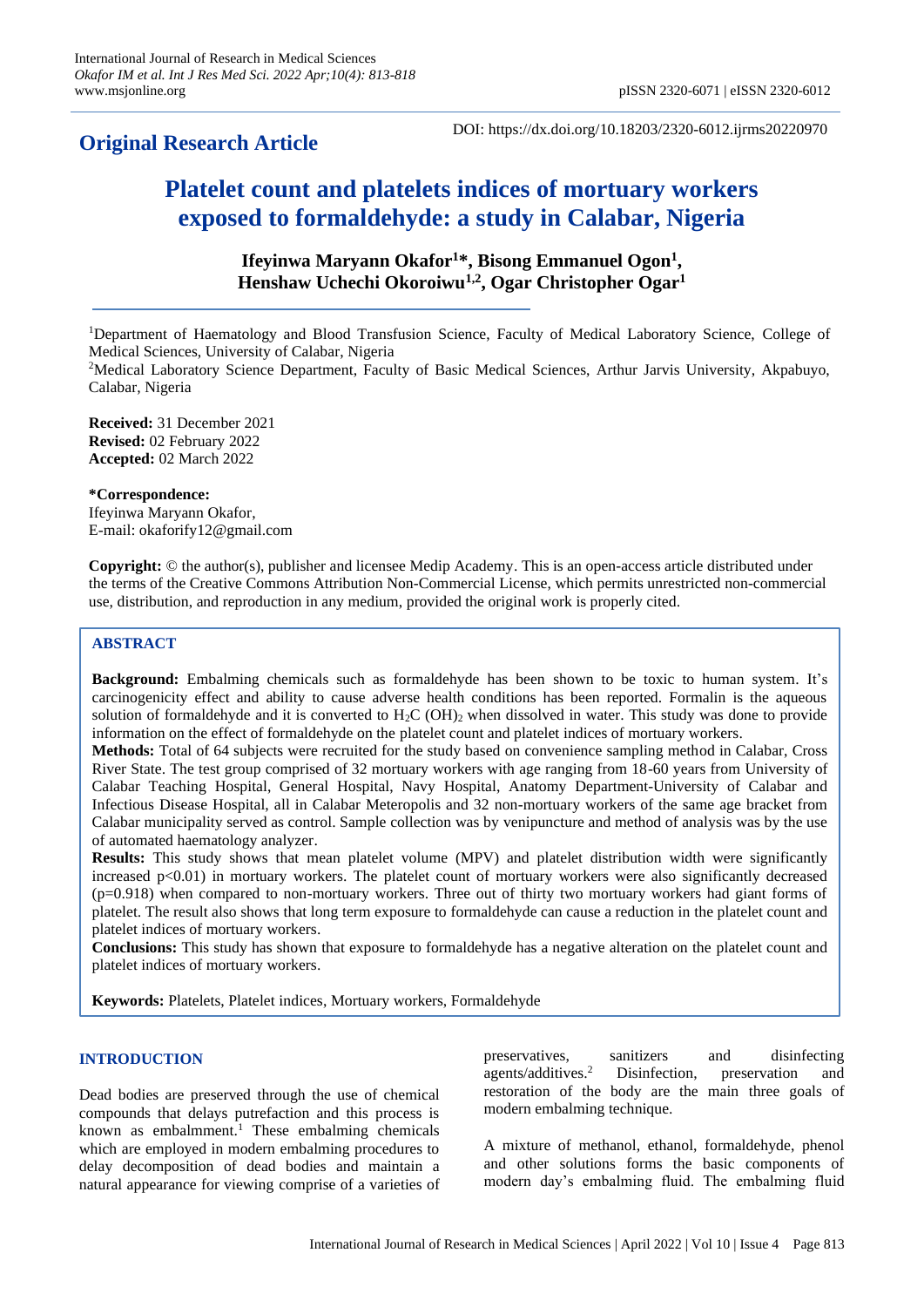contains about 9-56% formaldehyde and it preserves/fixes tissues or cells by covalently binding a primary amine group in a protein molecule with nearby nitrogen or deoxyribonucleic acid (DNA) through the methyl linkage called the Schiff base.<sup>3,4</sup> The concern for exposure is mostly observed in embalming chemicals that contain formaldehyde and phenol. Formaldehyde is easily absorbed through the respiratory and gastrointestinal routes but not significantly through the skin while phenol is readily absorbed through the dermal route. However, both are irritant chemicals with possible genotoxic,  $carcinogenic$  and hemotoxic properties.<sup>1</sup> Occupational hazards that involves long term exposure to high level of formaldehyde has been reported to cause pain and irritation especially irritation of upper and lower air, that of the eyes, cough, soreness of the body, chest/abdominal pain, degenerative diseases and appetite loss.5,6 Long term formaldehyde exposure in occupational settings has also been implicated in serious and chronic health conditions like chronic pharyngitis, loss of olfactory functioning , inflammatory and hyperplastic changes of the nasal mucosa, chronic rhinitis, pharyngeal congestion, lacrimation and cornea disorder.<sup>7,8</sup> Previous studies have revealed that exposure to formaldehyde resulted in a decrease in blood cell of the three cell lines.<sup>6</sup> Huang and his colleagues reported that a previously apparently healthy woman had decreased level of platelet counts and platelet indices after living in a newly remodeled apartment for three months. It was observed that the level of formaldehyde in the apartment was about four times higher than the National standard set for indoor environment in China  $(0.08 \text{ ppm})$ .<sup>7</sup> Contrary to this finding, another study reported no significant differences in platelet count and platelet indices in potential exposed groups such as wood workers.<sup>8</sup> Mortuary is a high risk working environment as workers are exposed to hazards such as haemotoxicity, genotoxicity and carcinogens amongst others, which had the potential to affect their blood cells especially platelets hence the need for this study. Therefore, this study seeked to provide information on the effect of formaldehyde on the platelet count and platelet indices of mortuary workers working in selected mortuaries in Calabar, Cross River state.

# **METHODS**

#### *Study area*

This research was conducted in mortuaries in Calabar Metropolis. Calabar is the capital of Cross River State. The mortuaries visited consist of well-structured buildings with enough windows for adequate ventilation but the windows were closed most of the times reducing the ventilation.

# *Study design*

A case-control study design was employed in this study and a total of 64 subjects were recruited for the study based on convenience sampling method in Calabar, Cross

River state. The test group comprised of 32 mortuary workers with age ranging from 18-60 years from three different mortuaries within Calabar Cross River state Nigeria. Thirty-two non-mortuary workers of the same age bracket from Calabar municipality served as control. The subjects were grouped based on duration of work/exposure to the embalming chemical formaldehyde.

# *Sample collection and processing*

Two millilitres (2 ml) of blood was collected from each subject aseptically from the median cubital vein by a standard venipuncture technique. A sterile dry 5 ml syringe was attached to the needle, the subject made a tight fist to make the vein prominent, using the index finger, a suitable vein was felt and located, the chosen puncture site was cleaned with methylated spirit and allowed to dry, a soft tubing tourniquet was applied to the upper arm and care was taken that the tourniquet was not too tight. With the thumb of the left hand holding the skin below the puncture site, the venipuncture was made with the bevel of the needle directed upwards in the line of the vein. The plunges of the syringe were steadily withdrawn at the speed with which it took the vein to fill. Two milliliters (2 ml) of blood was collected, the tourniquet was released and the subject was instructed to open her fist. The needle was removed and the punctured site was immediately pressed with a dry cotton wool. The tourniquet was completely removed. The needle was removed from the syringe and the blood carefully dispensed into ethylenediamine tetra acetic acid (EDTA) anticoagulated bottle, the blood was mixed immediately and sample container labeled accordingly. Samples collected were carefully placed in the rack and stored inside a cooler with icepack placed in-between the icepack and the rack containing the blood sample to avoid lyses. The samples were taken to the laboratory and analysed within six hours of collection.

Samples were analyzed using automated hematology analyzer (Abacus-580). The anticoagulated sample was mixed properly by gentle inversion and 100 micro/ml was sucked into the machine through a probe. The blood was diluted and the various cell types were counted. The result was displayed on the computerized screen in standard units.

# *Ethical consideration*

This study was conducted in accordance with declaration of Helsinki.

## *Statistical analysis*

Data generated was presented as mean±standard deviation using tables. Student's t test and one way ANOVA were used to test the hypothesis. An error probability <0.05 was considered significant.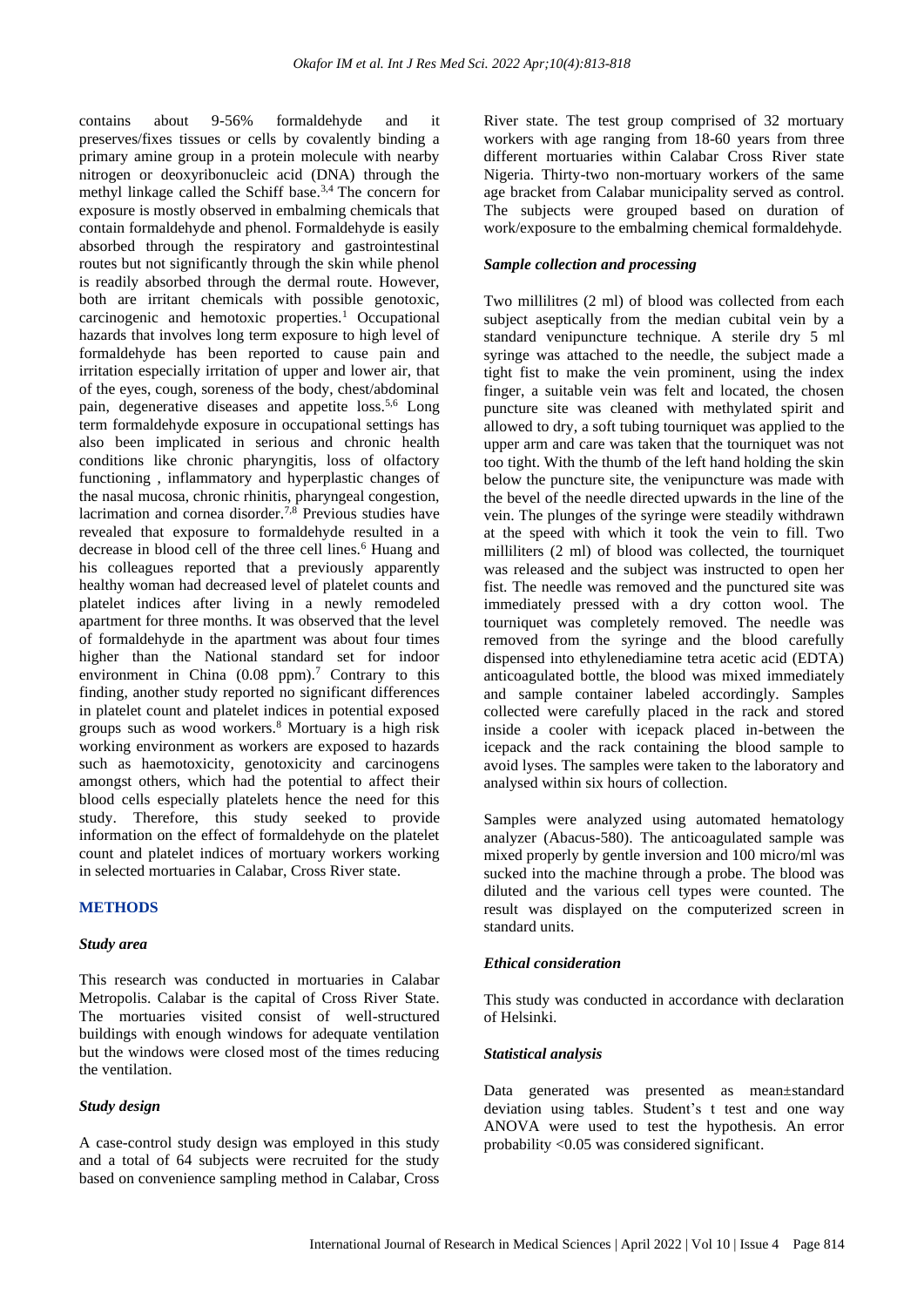# **RESULTS**

Table 1 shows that MPV and platelet distribution width were significantly increased  $(p<0.01)$  in mortuary workers when compared to non-mortuary workers. The table also shows that the platelet count of mortuary workers was also decreased when compared to nonmortuary workers. Table 2 shows the mean platelet count, plateletcrit (PCT), MPV and platelet distribution width (PDWC) of mortuary workers that has worked for 1-5 years and >5 years. The table shows that long term exposure to formaldehyde caused a significant  $(p<0.05)$  reduction in the platelet count, MPV, PCT and PDWC of mortuary workers. Table 3 shows the variation of platelet count, PCT, MPV and PDWC in mortuary workers based on age. Platelet count and PCT varied significantly  $(p<0.05)$  among and within the groups. Figure 1 shows the morphological distribution of platelets of mortuary workers: 3 out of the 32 (9.0%) subjects had giant forms while 29 (91.0%) had normal forms. Figures 2 and 3 shows a correlation plot of age against platelet count and PCT of mortuary workers. There was a significant negative correlation (r=-0.528; -0.549 respectively) between age and platelet count and PCT.

# **Table 1: Mean values of platelet count, PCT, MPV and PDWC of mortuary workers and non-mortuary workers.**

| <b>Groups/parameters</b> | Mortuary workers (n=32) | Non-mortuary workers $(n=32)$ | <b>P</b> value |
|--------------------------|-------------------------|-------------------------------|----------------|
| Platelets $(x10^9/L)$    | $189.63 + 77.35$        | $191.47 + 65.43$              | 0.918          |
| PCT (%)                  | $0.19 \pm 0.08$         | $0.17+0.06$                   | 0.142          |
| MPV(fl)                  | $10.05 + 1.19$          | $8.74 + 0.74$                 | $0.000*$       |
| PDWC $(\% )$             | $32.94 \pm 10.96$       | $16.12 \pm 1.14$              | $0.000*$       |

Values are expressed as mean±SD, where PCT=plateletcrit, MPV=mean platelet volume, PDWC=platelet distribution width,  $*$ =significant at p<0.05.

#### **Table 2: Mean values of platelet count, PCT, MPV and PDWC of mortuary workers based on duration of exposure.**

| <b>Groups/parameters</b> | 1-5 years $(n=14)$ | $>5$ vears (n=18) | P value  |
|--------------------------|--------------------|-------------------|----------|
| Platelets $(x109/L)$     | $216.14 + 86.69$   | $169.00 + 64.30$  | 0.087    |
| PCT (%)                  | $0.23 + 0.09$      | $0.16 \pm 0.06$   | $0.009*$ |
| MPV(fl)                  | $10.79 + 0.94$     | $9.47 + 1.05$     | $0.001*$ |
| PDWC $(\% )$             | $39.86 \pm 2.18$   | $27.44 \pm 11.96$ | $0.001*$ |

Values are expressed as mean±SD, where PCT=plateletcrit, MPV=mean platelet volume, PDWC=platelet distribution width,  $*$ =significant at p<0.05.

#### **Table 3: Variation of platelet count, PCT, MPV and PDWC in mortuary workers based on age.**

| <b>Groups/parameters</b>            | $23-33$ years<br>$(n=13)$ | 34-44 years $(n=14)$ >44 years $(n=5)$ |                 | <b>F</b> ratio | <b>P</b> value |
|-------------------------------------|---------------------------|----------------------------------------|-----------------|----------------|----------------|
| Platelets $(\times 109 \text{ /l})$ | $236.69 + 75.9$           | $179.79 + 47.75$                       | $94.80 + 53.80$ | 9.868          | $0.001*$       |
| PCT (%)                             | $0.24 + 0.08a$            | $0.17 \pm 0.04$                        | $0.10+0.07$     | 9.493          | $0.001*$       |
| MPV(f)                              | $10.29 \pm 0.68$          | $9.71 \pm 1.26$                        | $10.36 + 1.91$  | 1.027          | 0.371          |
| PDWC $(\% )$                        | $34.12 \pm 10.76$         | $32.43 \pm 10.79$                      | $31.32 + 14.02$ | 0.137          | 0.873          |

Values are expressed as mean $\pm$ SD, \*=significant at p<0.05, a=significantly different from 34-44 years and >44 years, b=significantly different from >44 years; where PCT=plateletcrit, MPV=mean platelet volume, PDWC=platelet distribution width.



**Figure 1: Morphological distribution of platelets of mortuary workers.**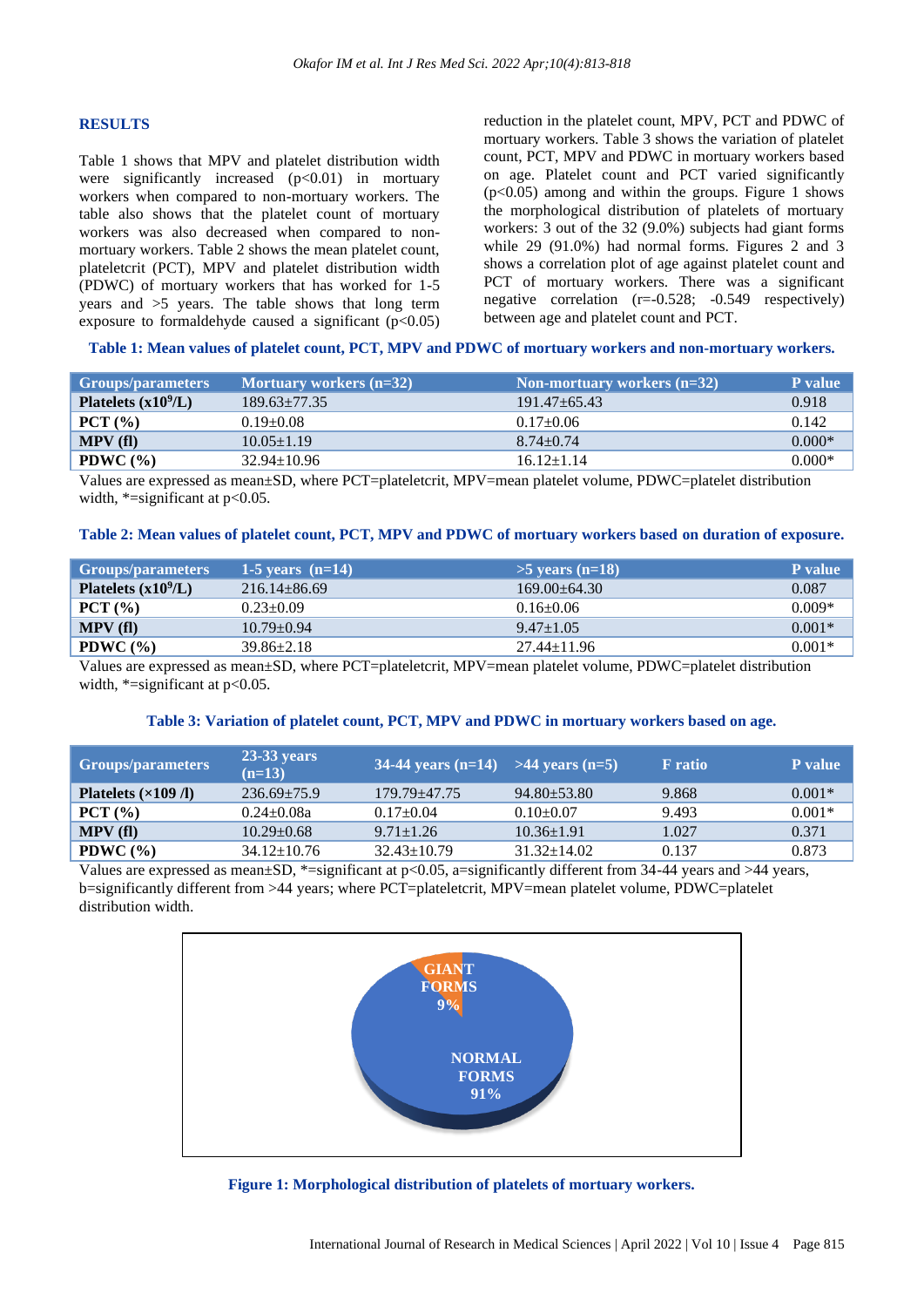

**Figure 2: Correlation plot of age against PCT of mortuary workers.**



**Figure 3: Correlation plot of age against platelet count of mortuary workers.**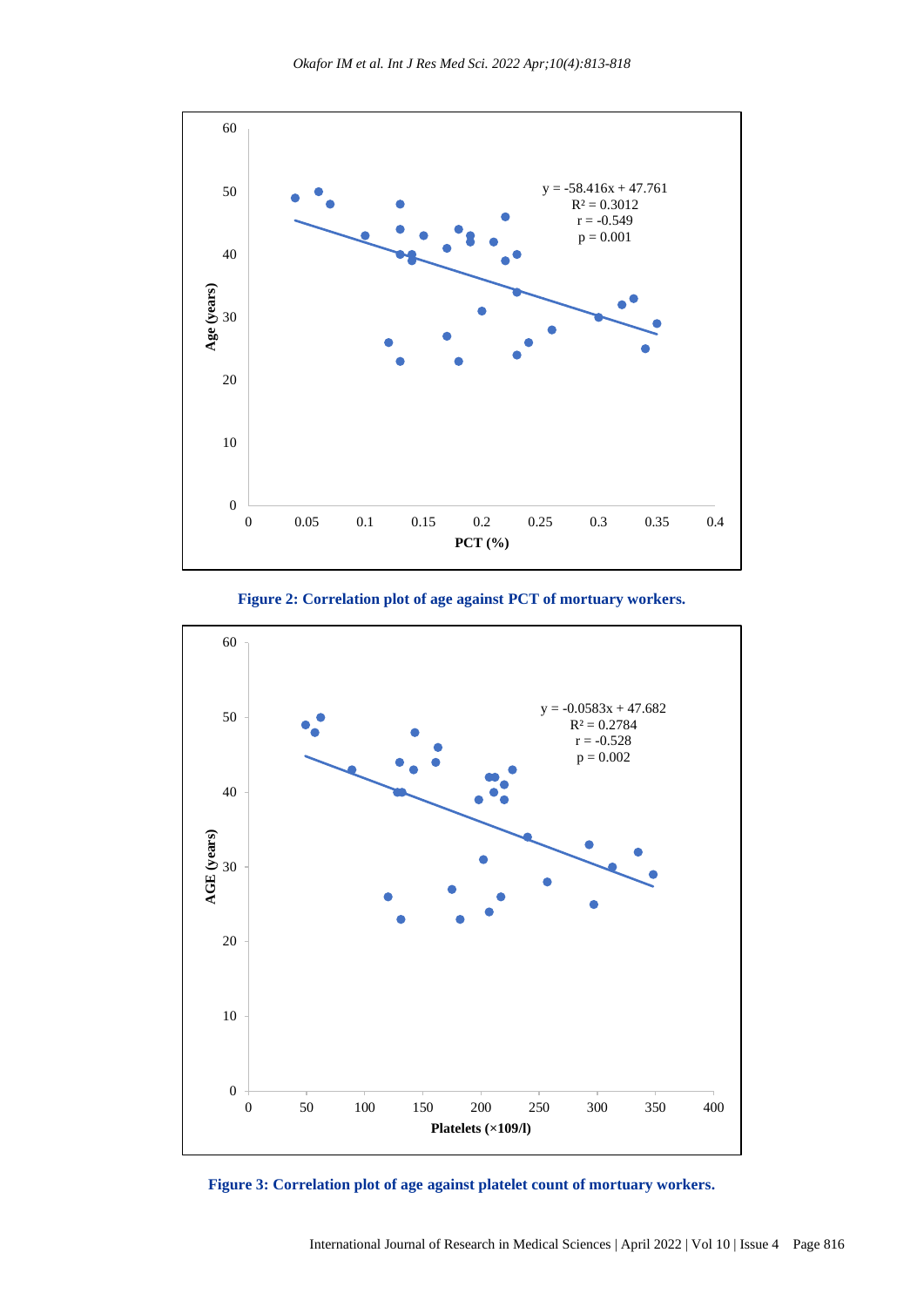#### **DISCUSSION**

The negative impact of exposure to formaldehyde which was one of the embalming chemicals on human health had been reported.<sup>5</sup> Nevertheless, there was paucity of information on the impact of this embalming chemical on the haemapoietic tissues/cells because only very few studies had focused directly on the assessment of the impact of this chemical on haematopoietic functions. This research was designed to detect possible changes in the haemopoietic profiles specifically the platelet count, MPV, PDWC and PCT of mortuary workers exposed to formaldehyde. In this study, the MPC was lower when compared to the control group but the values were within normal range. Some studies found similar results showing a significant decrease in platelets count.<sup>6,7,9</sup> However, Odiegwu et al in their work reported increase in platelets count.<sup>10</sup> The decrease in the platelet count found in this study may be due to the exposure to formaldehyde and it's deleterious effect on the bone marrow.

The results of the study also showed that the mean values of MPV, PDWC and PCT of the exposed group were higher compared to the control group (Table 1). MPV and PDWC depicted the average size and variation in size of platelet, respectively. When there was acute stimulation of platelets production in the bone marrow, platelet count was increased with release of giant platelets in circulation which increased the MPV. The PDWC denoted the variation in the morphology of the platelet as a result of the presence of giant platelets along with normal-sized platelets. It can be clinically related to platelet activation. Giant platelets were usually more reactive than smaller ones due to the increased number and size of the pseudopodia, leading to increase in the platelets volume and PDWC value.<sup>11</sup> About 9.0% of the studied group had giant platelets, PDW reflected degree of anisocytosis of platelets, which may occur due to acute increase in the production of platelets in bone marrow resulting in formation of giant platelets. PCT depicted total platelet mass and was a product of platelet count and MPV which reflected changes in both the parameters. PCT also had been shown as an indicator of platelet activity in blood, low PCT reflected low platelet activity, therefore, increased PCT though within normal range observed in this study was suggestive of increased platelets activity among the studied group. An increase in these parameters suggested that the bone marrow produced platelets and rapidly released them into the circulation probably to compensate for the low count in the peripheral circulation. The above findings was similar to work of Odiegwu and colleagues but contradicted the work of which observed lower levels of platelet indices in exposed individuals.7,9,10

The mean values of platelet count and platelet indices in workers who had worked for over 5 years were lower though within normal range when compared to those who had worked for less than five years indicating that these platelets parameters decreased as the duration of exposure increase. The decrease in both the platelet count and platelet indices may be due to the long term exposure to formaldehyde. A reduction in platelet count and PCT indicated that platelet had been excessively consumed from the circulation while a decrease in MPV was associated with the degree of thrombocytopenia. The number of giant platelets being formed by bone marrow as a compensatory mechanism, was not enough in comparison with small platelet to indicate an increase in MPV while a decrease in PDWC was associated with exposure to toxic chemicals. Similar observations were seen in the work, which showed lower counts in platelet and platelet indices in workers who had been exposed to formaldehyde for a long time.<sup>6</sup>

Platelet count and PCT varied significantly  $(p<0.05)$ among and within age groups in our study. Platelet count and PCT decreased significantly as the age of the participants increased with those in oldest age bracket having thrombocytopenia (platelets count lower than normal). This fact was also buttressed by a significant negative correlation between age, platelet count and PCT. Platelet count and platelet indices had been reported to remain relatively stable during middle age (20-60 years) but fell at old age.<sup>12</sup> In this study the highest age observed among the participants was 59 years therefore the significant decrease in platelets count and PCT may be attributed to increased exposure to formaldehyde.

# *Limitation*

The number of mortuary workers (32) that participated in the study was a bit low. The authors were not able to do platelet aggregation as part of the study.

#### **CONCLUSION**

This study has shown that exposure to formaldehyde has a negative alteration on the platelet count and platelet indices of mortuary workers.

We recommend periodic monitoring of platelets count and platelet indices of mortuary workers in order to forestall any negative health condition that may emanate in future.

*Funding: No funding sources Conflict of interest: None declared Ethical approval: The study was approved by the Institutional Ethics Committee*

# **REFERENCES**

- 1. Curtis DR. The basis of funeral services. History of embalming. New York: New York chemical publishing co; 2001: 34-5.
- 2. Mangum JG, Darling J, Menten KM, Henkel C. Formaldehyde densitometry of starburst galaxies. Astrophysics. 2008;673(1):832-46.